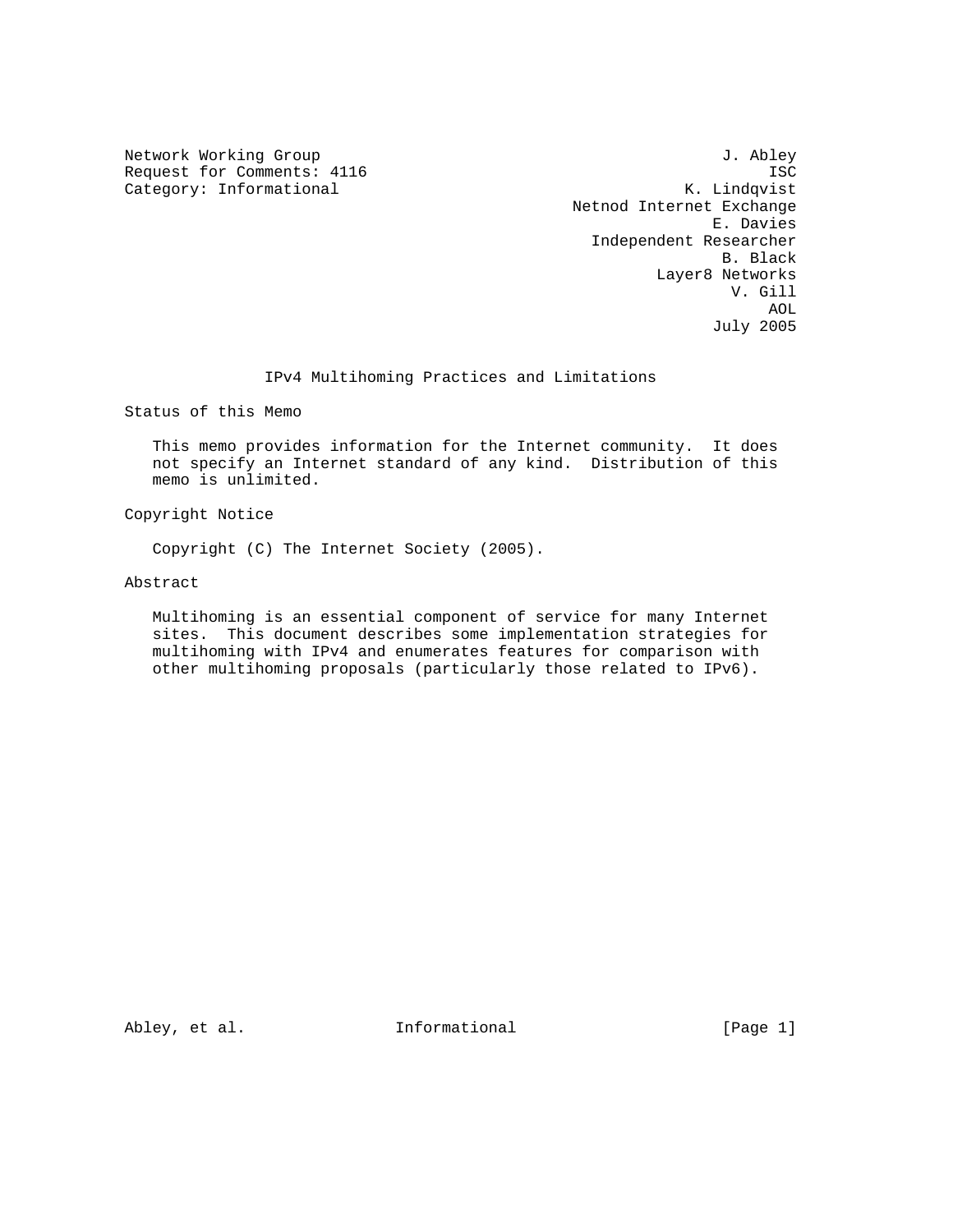# Table of Contents

| $\mathbf{1}$   |                                                            |
|----------------|------------------------------------------------------------|
| 2.1            |                                                            |
| $\mathcal{E}$  |                                                            |
|                |                                                            |
|                | 3.1.1. Addressing Considerations 4                         |
|                |                                                            |
|                | 3.2. Multiple Attachments to a Single Transit Provider  6  |
|                |                                                            |
|                |                                                            |
|                |                                                            |
|                |                                                            |
|                |                                                            |
|                |                                                            |
|                |                                                            |
|                | 4.6.                                                       |
|                |                                                            |
|                |                                                            |
|                |                                                            |
|                |                                                            |
|                |                                                            |
|                | 4.12. Interactions between Hosts and the Routing System 10 |
|                |                                                            |
|                | 4.14. Cooperation between Transit Providers 10             |
| 5.             |                                                            |
| б.             |                                                            |
|                |                                                            |
| 7 <sub>1</sub> |                                                            |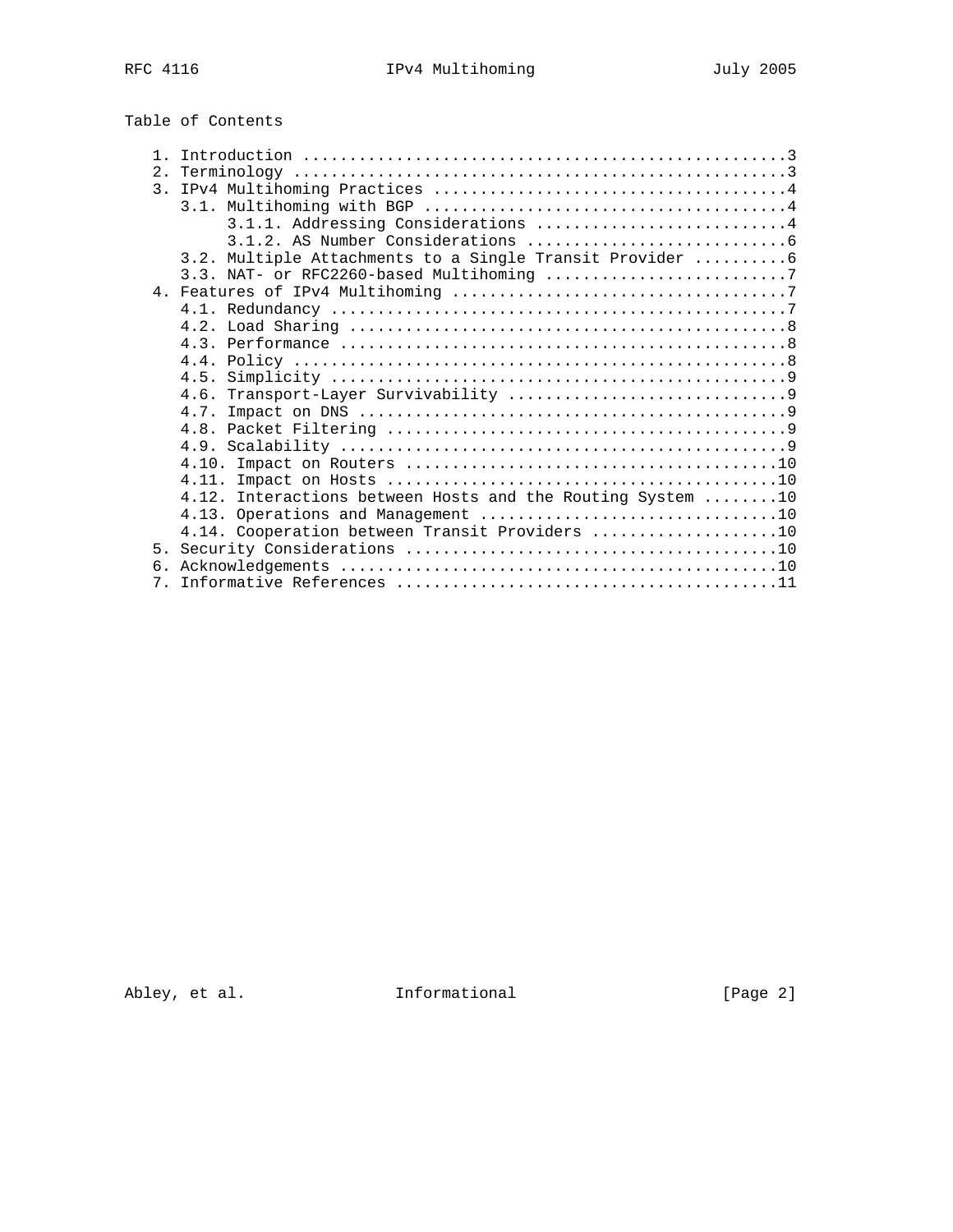# 1. Introduction

 Multihoming is an important component of service for many Internet sites. Current IPv4 multihoming practices have been added on to the Classless Inter Domain Routing (CIDR) architecture [RFC1519], which assumes that routing table entries can be aggregated based upon a hierarchy of customers and service providers.

 Multihoming is a mechanism by which sites can satisfy a number of high-level requirements. It is widely used in the IPv4 Internet. There are some practical limitations, however, including concerns as to how it would scale with future Internet growth. This document aims to document common IPv4 multihoming practices and enumerate their features for comparison with other multihoming approaches.

 There are a number of different ways to route and manage traffic in and out of a multihomed site: the majority rely on the routing policy capabilities of the inter-domain routing protocol, the Border Gateway Protocol, version 4 (BGP) [RFC1771]. This document also discusses a multi-homing strategy which does not rely on the capabilities of BGP.

#### 2. Terminology

 A "site" is an entity autonomously operating a network using IP, and in particular, determining the addressing plan and routing policy for that network. This definition is intended to be equivalent to 'enterprise' as defined in [RFC1918].

 A "transit provider" operates a site that directly provides connectivity to the Internet to one or more external sites. The connectivity provided extends beyond the transit provider's own site and its own direct customer networks. A transit provider's site is directly connected to the sites for which it provides transit.

 A "multihomed" site is one with more than one transit provider. "Site-multihoming" is the practice of arranging a site to be multihomed.

 The term "re-homing" denotes a transition of a site between two states of connectedness, due to a change in the connectivity between the site and its transit providers' sites.

 A "multi-attached" site has more than one point of layer-3 interconnection to a single transit provider.

 Provider-Independent (PI) addresses are globally-unique addresses which are not assigned by a transit provider, but are provided by some other organisation, usually a Regional Internet Registry (RIR).

Abley, et al. 1nformational 1999 [Page 3]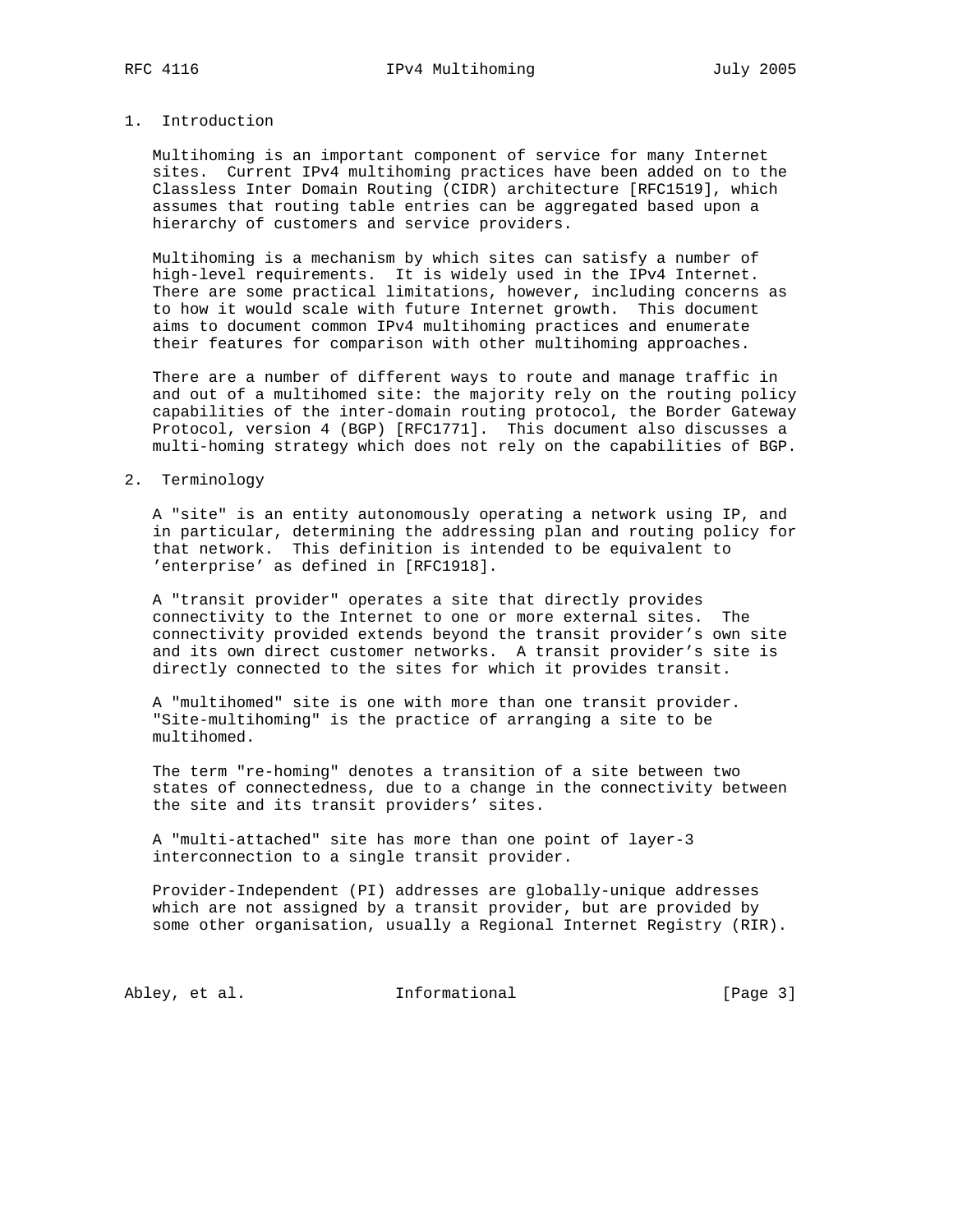Provider-Aggregatable (PA) addresses are globally-unique addresses assigned by a transit provider to a customer. The addresses are considered "aggregatable" because the set of routes corresponding to the PA addresses are usually covered by an aggregate route set corresponding to the address space operated by the transit provider, from which the assignment was made.

 Note that the words "assign" and "allocate" have specific meanings in Regional Internet Registry (RIR) address management policies, but are used more loosely in this document.

- 3. IPv4 Multihoming Practices
- 3.1. Multihoming with BGP

 The general approach for multihoming with BGP is to announce a set of routes to two or more transit providers. This provides the rest of the Internet with multiple paths back to the multihomed sites, and each transit provider provides an additional possible path for the site's outbound traffic.

- 3.1.1. Addressing Considerations
- 3.1.1.1. PI Addresses

 The site uses PI addresses, and a set of routes covering those PI addresses is announced or propagated by two or more transit providers.

 Using PI addresses has long been the preferred approach for IPv4 multihoming. Until the mid-1990s this was relatively easy to accomplish, as the maximum generally accepted prefix length in the global routing table was a /24, and little justification was needed to obtain a /24 PI assignment. Since then, RIR address management policies have become less liberal in this respect. Not all RIRs support the assignment of address blocks to small, multihomed end users, and those that do support it require justification for blocks as large as a /24, which cannot be met by small sites. As a consequence, PI addresses are not available to many sites who wish to multihome.

 Each site that uses PI addresses introduces an additional prefix into the global routing system. If this scheme for multihoming became widespread, it would present scaling concerns.

Abley, et al. 1nformational 1999 [Page 4]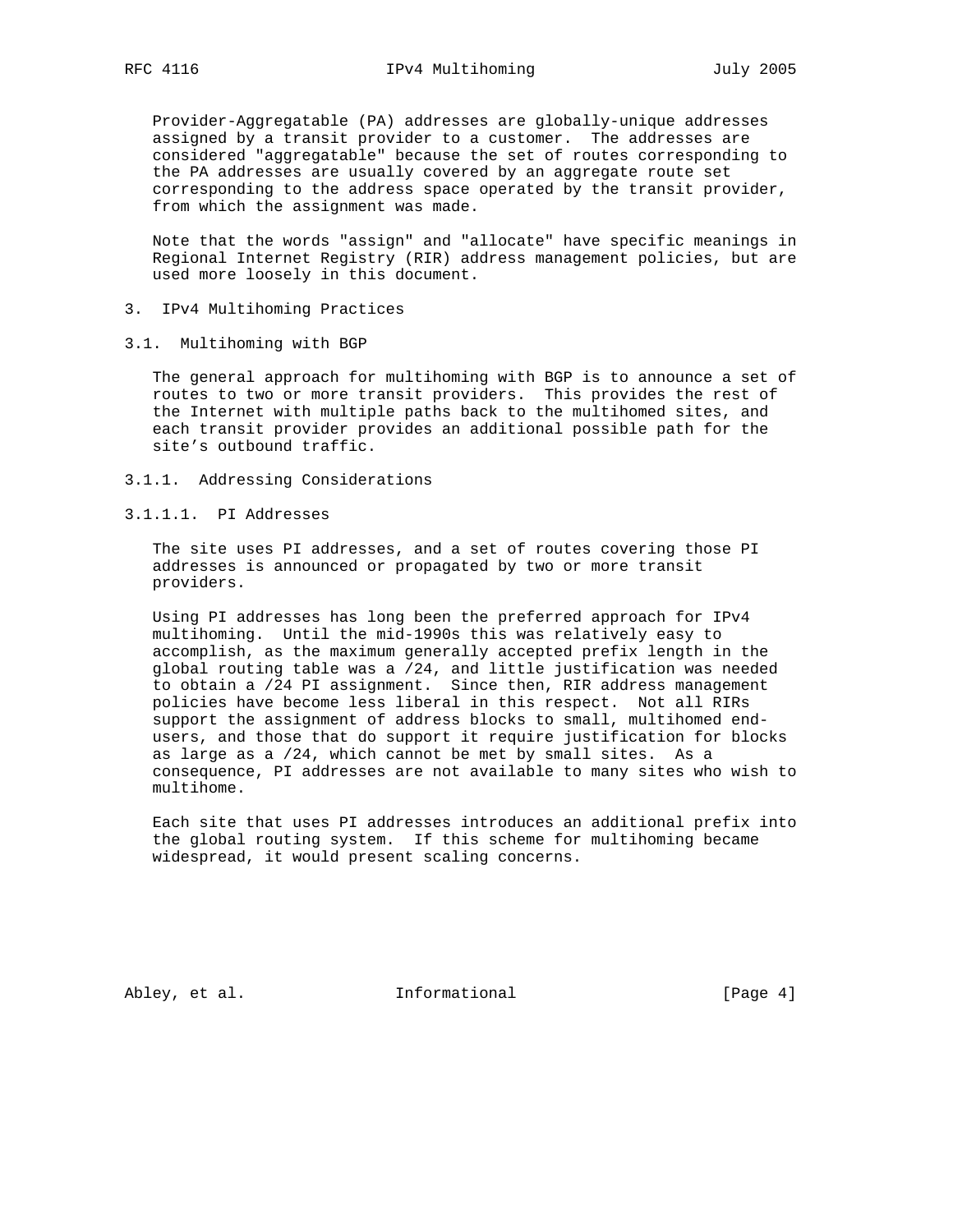#### 3.1.1.2. PA Addresses

 The site uses PA addresses assigned by a single transit provider. The set of routes covering those PA addresses (the "site route set") is announced or propagated by one or more additional transit providers. The transit provider which assigned the PA addresses (the "primary transit provider") originates a set of routes which cover the site route set. The primary transit provider often originates or propagates the site route set as well as the covering aggregates.

 The use of PA addresses is applicable to sites whose addressing requirements are not sufficient to meet the requirements for PI assignments by RIRs. However, in the case where the site route set is to be announced or propagated by two or more different transit providers, common operational practice still dictates minimum /24 prefixes, which may be larger than the allocation available to small sites.

 There have been well-documented examples of sites filtering long prefix routes which are covered by a transit-providers aggregate. If this practice were to become very widespread, it might limit the effectiveness of multihoming using PA addresses. However, limited filtering of this kind can be tolerated because the aggregate announcements of the primary transit provider should be sufficient to attract traffic from autonomous systems which do not accept the covered site route set. The more traffic that follows the primary transit provider's aggregate in the absence of the covered, more specific route, the greater the reliance on that primary transit provider. In some cases, this reliance might result in an effective single point of failure.

 Traffic following the primary transit provider's aggregate routes may still be able to reach the multihomed site, even in the case where the connection between the primary transit provider and the site has failed. The site route set will still be propagating through the site's other transit providers. If that route set reaches (and is accepted by) the primary transit provider, connectivity for traffic following the aggregate route will be preserved.

 Sites that use PA addresses are usually obliged to renumber if they decide not to retain connectivity to the primary transit provider. While this is a common requirement for all sites using PA addresses (and not just those that are multihomed), it is one that may have more frequent impact on sites whose motivation to multihome is to facilitate changes of ISP. A multihomed site using PA addresses can still add or drop other service providers without having to renumber.

Abley, et al. 1nformational 1999 [Page 5]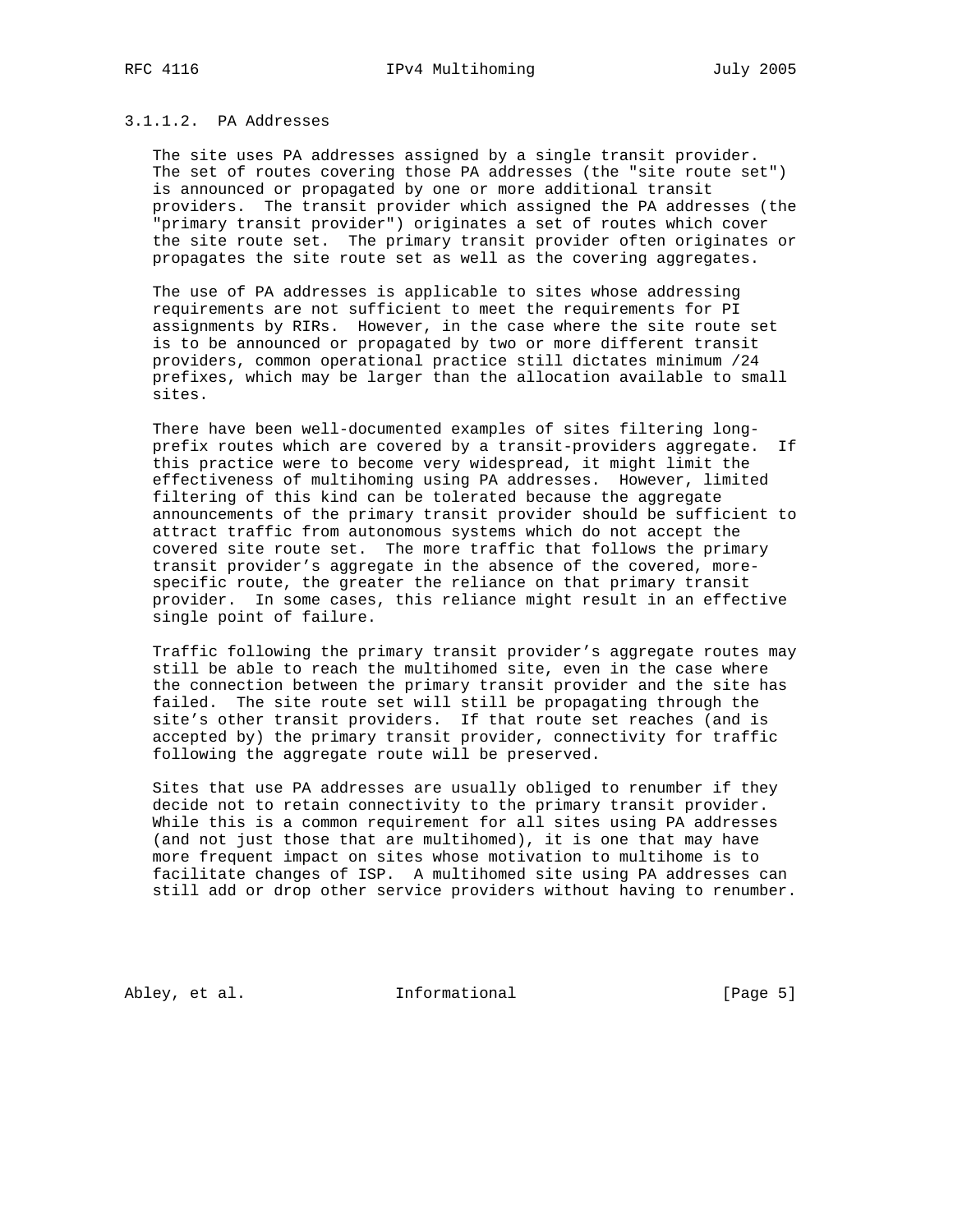# 3.1.2. AS Number Considerations

#### 3.1.2.1. Consistent Origin AS

 A multihomed site may choose to announce routes to two or more transit providers from a globally-unique Autonomous System (AS) number assigned to the site. This causes the origin of the route to appear consistent when viewed from all parts of the Internet.

#### 3.1.2.2. Inconsistent Origin AS

 A multihomed site may choose to use a private-use AS number [RFC1930] to originate routes to transit providers. It is normal practice for private-use AS numbers to be stripped from AS\_PATH attributes before they are allowed to propagate from transit providers towards peers. Therefore, routes observed from other parts of the Internet may appear to have inconsistent origins.

 When using private-use AS numbers, collisions between the use of individual numbers by different transit providers are possible. These collisions are arguably best avoided by not using private-use AS numbers for applications which involve routing across administrative domain boundaries.

 A multihomed site may request that their transit providers each originate the site's routes from the transit providers' ASes. Dynamic routing (for the purposes of withdrawing the site's route in the event that connectivity to the site is lost) is still possible, in this case, using the transit providers' internal routing systems to trigger the externally-visible announcements.

 Operational troubleshooting is facilitated by the use of a consistent origin AS. This allows import policies to be based on a route's true origin rather than on intermediate routing details, which may change (e.g., as transit providers are added and dropped by the multihomed site).

#### 3.2. Multiple Attachments to a Single Transit Provider

 Multihoming can be achieved through multiple connections to a single transit provider. This imposes no additional load on the global routing table beyond that involved in the site being single-attached. A site that has solved its multihoming needs in this way is commonly referred to as "multi-attached".

Abley, et al. 1nformational 1999 [Page 6]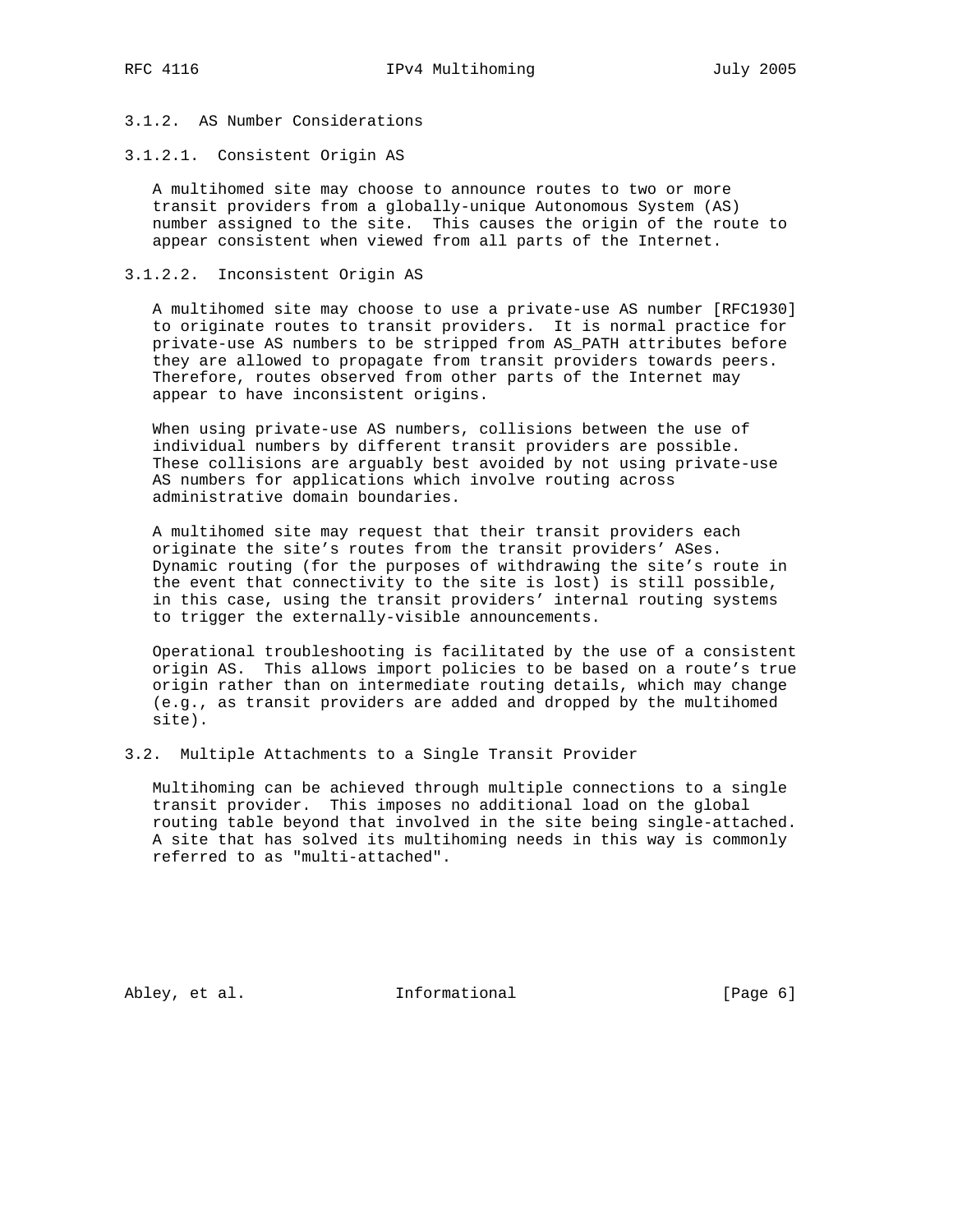It is not a requirement that the multi-attached site exchange routing information with its transit provider using BGP. However, in the event of failure, some mechanism for re-routing inbound and outbound traffic over remaining circuits is required. BGP is often used for this purpose.

 Multi-attached sites gain no advantages from using PI addresses or (where BGP is used) globally-unique AS numbers, and have no need to be able to justify address assignments of a particular minimum size. However, multi-attachment does not protect a site from the failure of the single transit provider.

#### 3.3. NAT- or RFC2260-based Multihoming

 This method uses PA addresses assigned by each transit provider to which the site is connected. The addresses are either allocated to individual hosts within the network according to [RFC2260], or the site uses Network Address Translation (NAT) to translate the various provider addresses into a single set of private-use addresses [RFC1918] within the site. The site is effectively singlehomed to more than one transit provider. None of the transit providers need to make any accommodations beyond those typically made for a non multihomed customer.

 This approach accommodates a wide range of sites, from residential Internet users to very large enterprises, requires no PI addresses or AS numbers, and imposes no additional load on the Internet's global routing system. However, it does not address several common motivations for multihoming, most notably transport-layer survivability.

4. Features of IPv4 Multihoming

 The following sections describe some of the features of the approaches described in Section 3, in the context of the general goals for multihoming architectures presented in [RFC3582]. Detailed descriptions and rationale for these goals can be found in that document.

#### 4.1. Redundancy

 All the methods described provide redundancy, which can protect a site from some single-point failures. The degree of protection depends on the choice of transit providers and the methods used to interconnect the site to those transit providers.

Abley, et al. 1nformational 1999 [Page 7]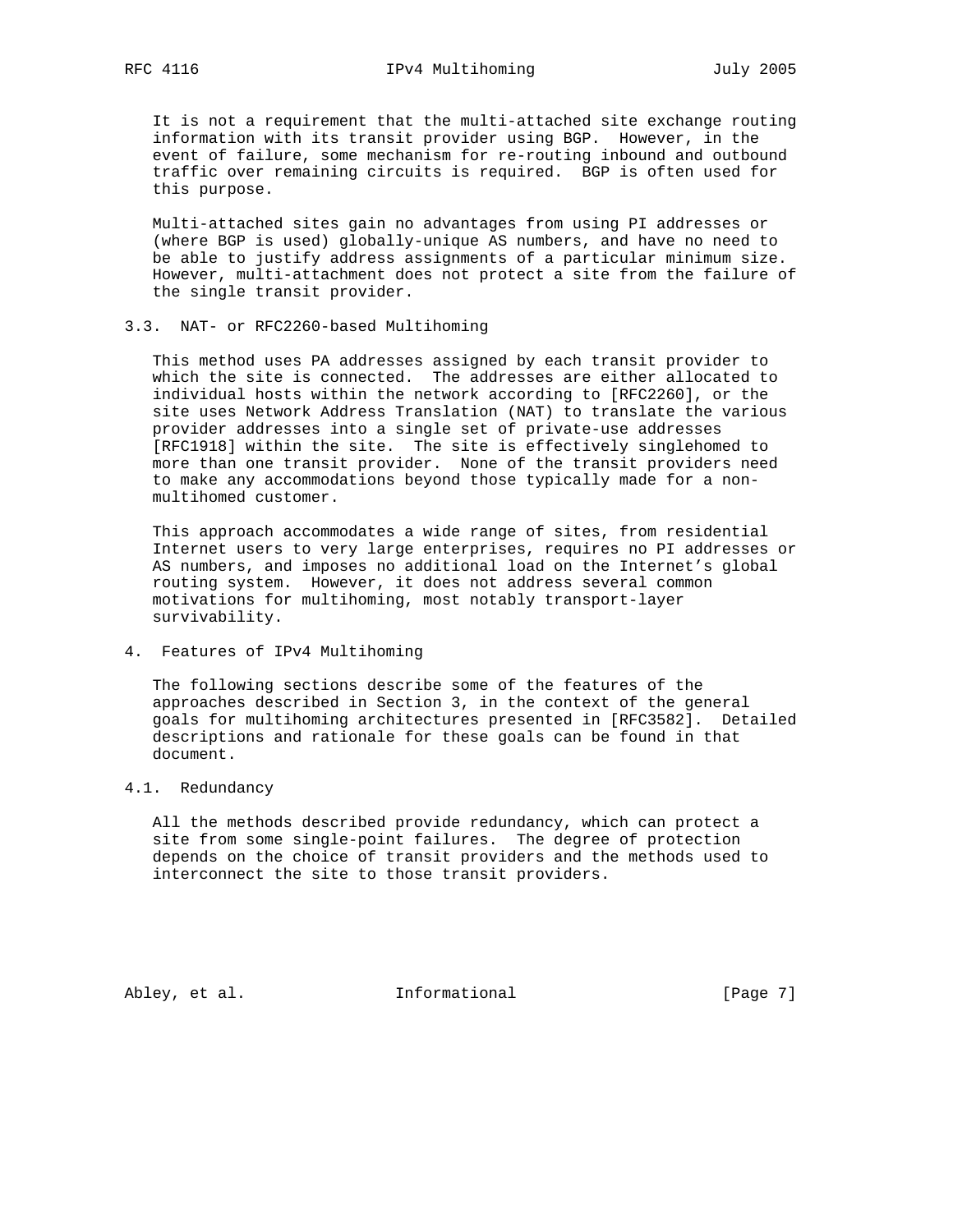# 4.2. Load Sharing

 All of the methods described provide some measure of load-sharing capability. Outbound traffic can be shared across ISPs using appropriate exit selection policies; inbound traffic can be distributed using appropriate export policies designed to influence the exit selection of remote sites sending traffic back towards the multihomed site.

 In the case of RFC2260/NAT multihoming, distribution of inbound traffic is controlled by address selection on the host or NAT.

# 4.3. Performance

 BGP-speaking sites can employ import policies that cause exit selection to avoid paths known to be problematic. For inbound traffic, sites can often employ route export policy, which affords different treatment of traffic towards particular address ranges within their network.

 It should be noted that this is not a comprehensive capability. In general, there are many traffic engineering goals which can only be loosely approximated using this approach.

 In the case of RFC2260/NAT multihoming in the absence of BGP routing information, management of outbound traffic is not possible. The path taken by inbound traffic for a particular session can be controlled by source address selection on the host or NAT.

#### 4.4. Policy

 In some circumstances, it is possible to route traffic of a particular type (e.g., protocol) via particular transit providers. This can be done if the devices in the site which source or sink that traffic can be isolated to a set of addresses to which a special export policy can be applied.

 An example of this capability is the grouping of budget, best-effort Internet customers into a particular range of addresses that is covered by a route which is announced preferentially over a single, low-quality transit path.

 In the case of RFC2260/NAT multihoming, policies such as those described here can be accommodated by appropriate address selection on the host or NAT. More flexible implementations may be possible for sessions originated from the multihomed site by selecting an appropriate source address on a host or NAT, according to criteria such as transport-layer protocols and addresses (ports).

Abley, et al. 1nformational 1999 [Page 8]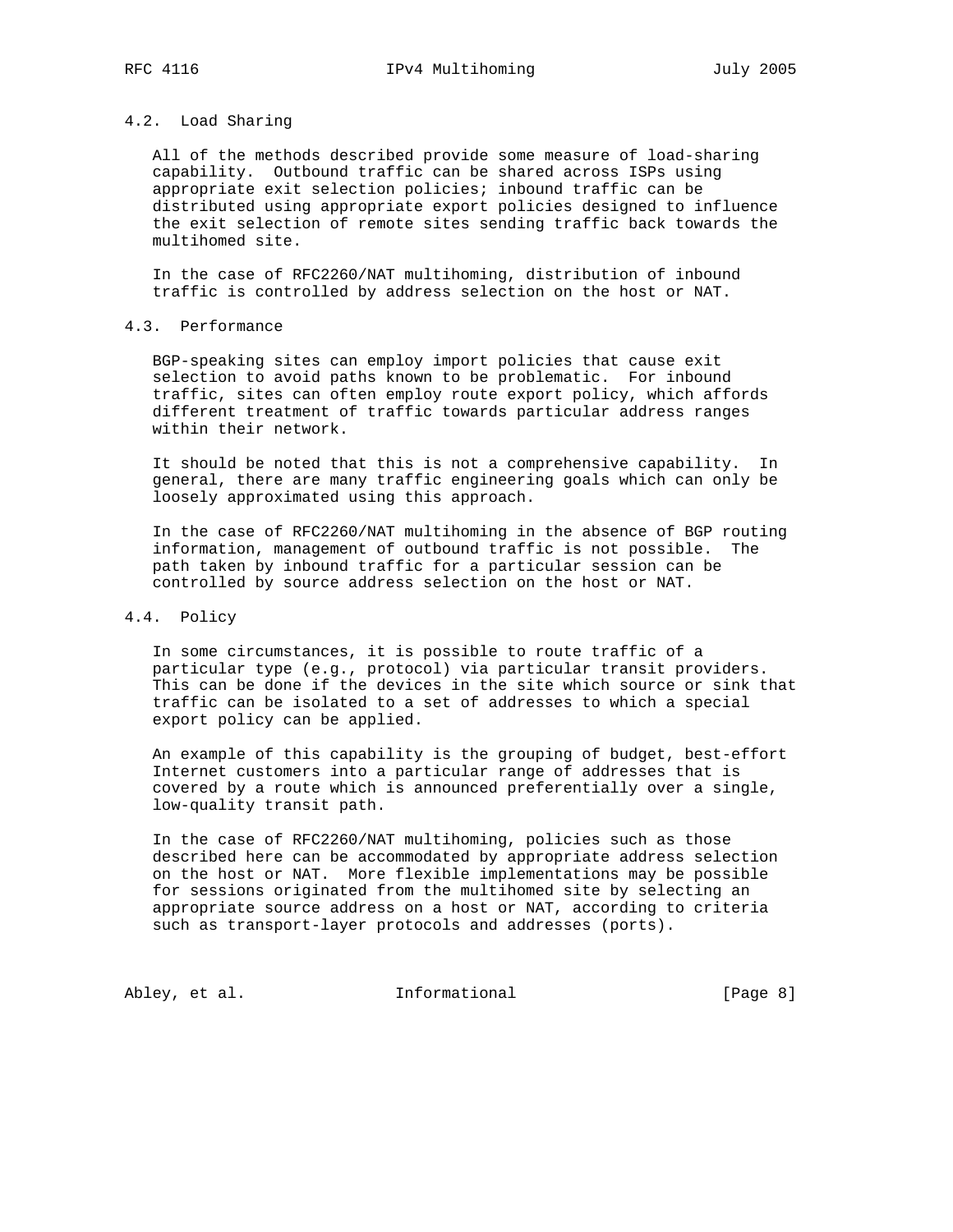## 4.5. Simplicity

 The current methods used as multihoming solutions are not without their complexities, but have proven to be sufficiently simple to be used. They have the advantage of familiarity due to having been deployed extensively.

#### 4.6. Transport-Layer Survivability

 All BGP-based multihoming practices provide some degree of session survivability for transport-layer protocols. However, in cases where path convergence takes a long time following a re-homing event, sessions may time out.

 Transport-layer sessions will not, in general, survive over a re homing event when using RFC2260/NAT multihoming. Transport protocols which support multiple volatile endpoint addresses may be able to provide session stability; however, these transport protocols are not in wide use.

 In all the methods described in this document, new transport-layer sessions are able to be created following a re-homing event.

#### 4.7. Impact on DNS

These multihoming strategies impose no new requirements on the DNS.

#### 4.8. Packet Filtering

 These multihoming practices do not preclude filtering of packets with inappropriate source or destination addresses at the administrative boundary of the multihomed site.

#### 4.9. Scalability

 Current IPv4 multihoming practices are thought to contribute to significant observed growth in the amount of state held in the global inter-provider routing system. This is a concern because of both the hardware requirements it imposes and the impact on the stability of the routing system. This issue is discussed in greater detail in [RFC3221].

 Of the methods presented in this document, RFC2260/NAT multihoming and multi-attaching to a single transit provider provide no additional state to be held in the global routing system. All other strategies contribute to routing system state bloat.

Abley, et al. 1nformational 1999 [Page 9]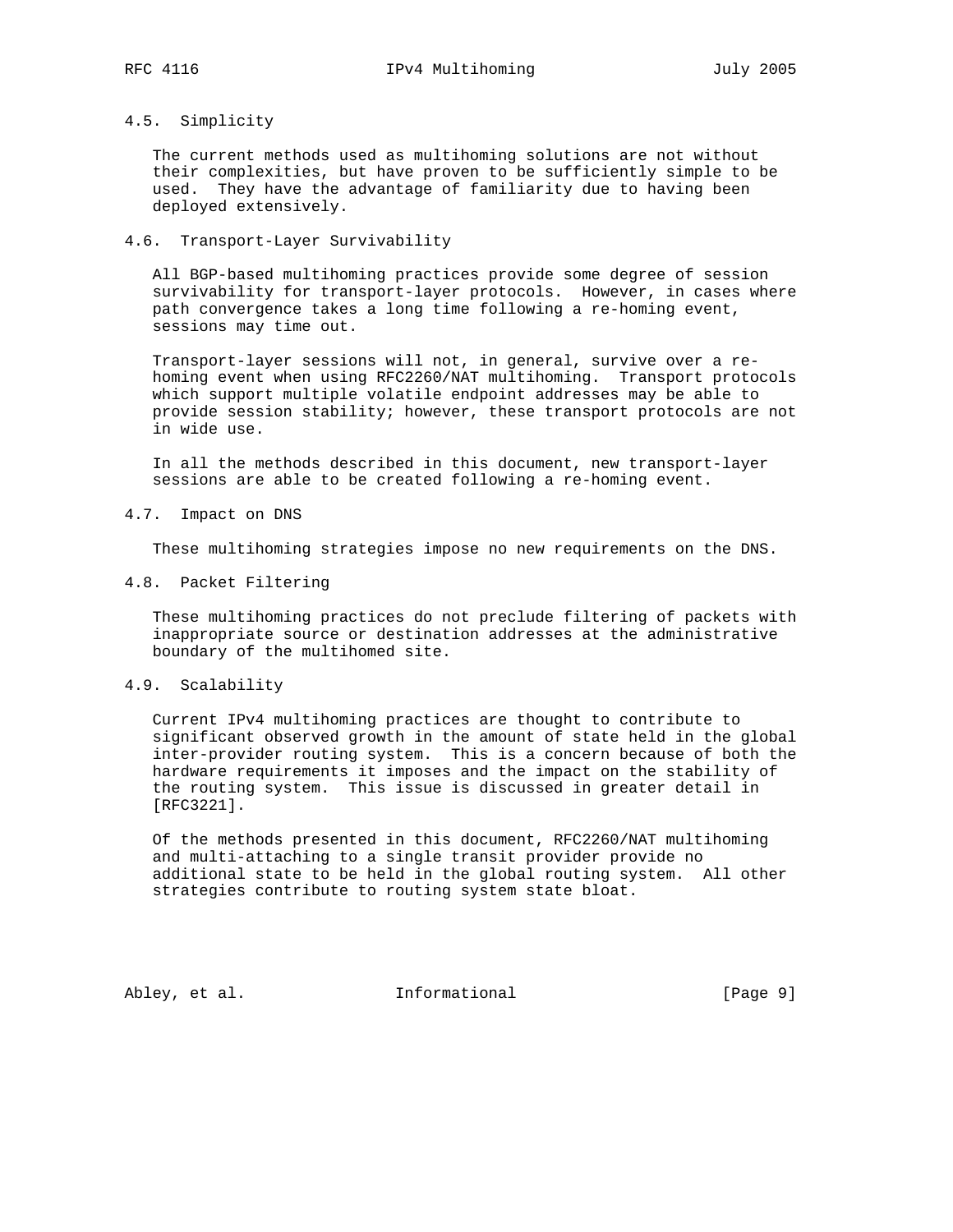Globally-unique AS numbers are a finite resource. Thus, widespread multihoming that uses strategies requiring assignment of AS numbers might lead to increased resource contention.

4.10. Impact on Routers

 For some of the multihoming approaches described in this document, the routers at the boundary of the multihomed site are required to participate in BGP sessions with transit provider routers. Other routers within the site generally have no special requirements beyond those in singlehomed sites.

4.11. Impact on Hosts

There are no requirements of hosts beyond those in singlehomed sites.

4.12. Interactions between Hosts and the Routing System

 There are no requirements for interaction between routers and hosts beyond those in singlehomed sites.

4.13. Operations and Management

 There is extensive operational experience in managing IPv4-multihomed sites.

4.14. Cooperation between Transit Providers

 Transit providers who are asked to announce or propagate a PA prefix covered by some other (primary) transit provider usually obtain authorisation first. However, there is no technical requirement or common contractual policy which requires this coordination to take place.

5. Security Considerations

 This document discusses current IPv4 multihoming practices, but provides no analysis of the security implications of multihoming.

6. Acknowledgements

 Special acknowledgement goes to John Loughney for proof-reading and corrections. Thanks also goes to Pekka Savola and Iljitsch van Beijnum for providing feedback and contributing text.

 This work was supported by the US National Science Foundation (research grant SCI-0427144) and DNS-OARC.

Abley, et al. 1nformational [Page 10]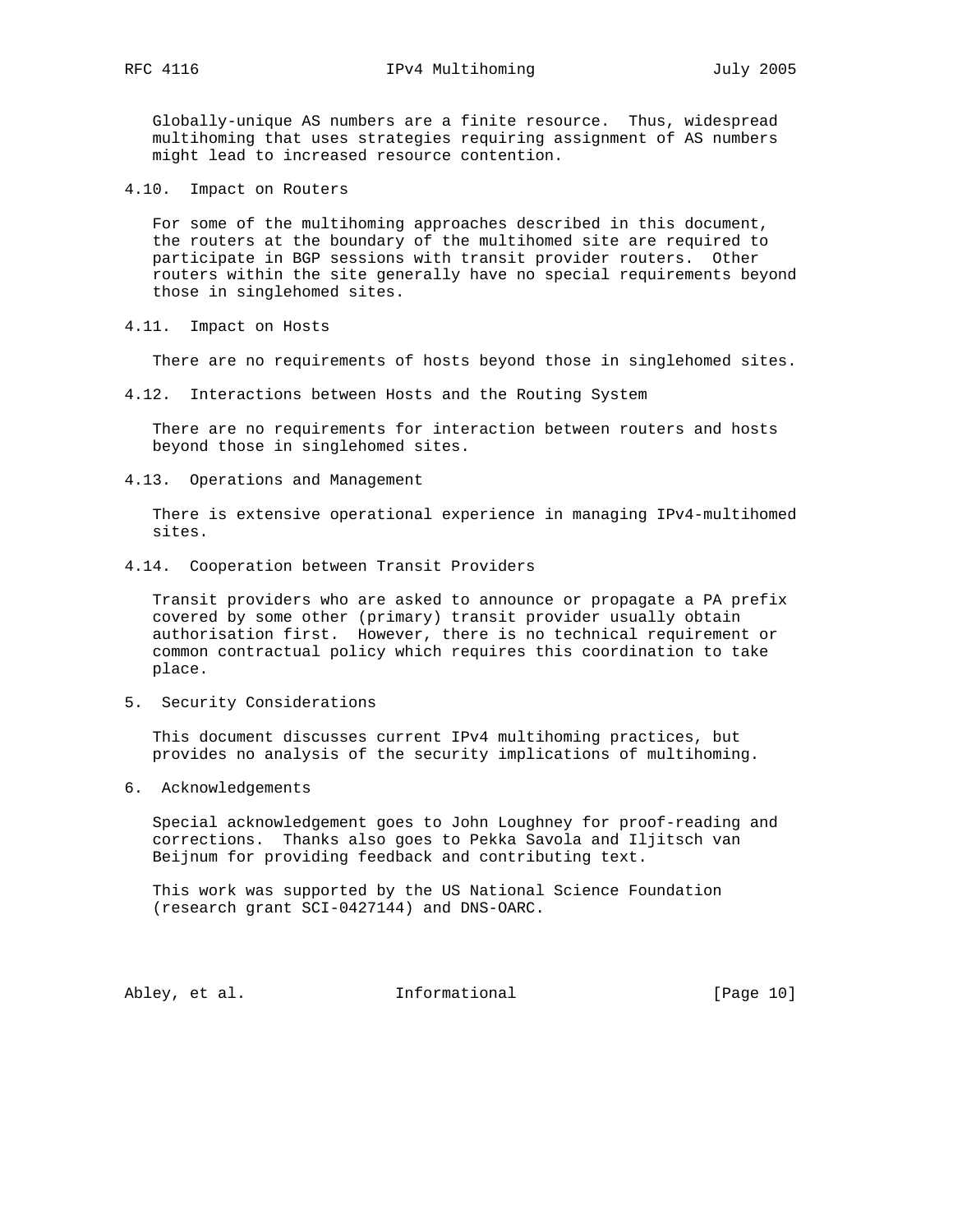- 7. Informative References
	- [RFC1519] Fuller, V., Li, T., Yu, J., and K. Varadhan, "Classless Inter-Domain Routing (CIDR): an Address Assignment and Aggregation Strategy", RFC 1519, September 1993.
	- [RFC1771] Rekhter, Y. and T. Li, "A Border Gateway Protocol 4 (BGP-4)", RFC 1771, March 1995.
	- [RFC1918] Rekhter, Y., Moskowitz, R., Karrenberg, D., Groot, G., and E. Lear, "Address Allocation for Private Internets", BCP 5, RFC 1918, February 1996.
	- [RFC1930] Hawkinson, J. and T. Bates, "Guidelines for creation, selection, and registration of an Autonomous System (AS)", BCP 6, RFC 1930, March 1996.
	- [RFC2260] Bates, T. and Y. Rekhter, "Scalable Support for Multi homed Multi-provider Connectivity", RFC 2260, January 1998.
	- [RFC3221] Huston, G., "Commentary on Inter-Domain Routing in the Internet", RFC 3221, December 2001.
	- [RFC3582] Abley, J., Black, B., and V. Gill, "Goals for IPv6 Site- Multihoming Architectures", RFC 3582, August 2003.

Abley, et al. 10. Informational 1. [Page 11]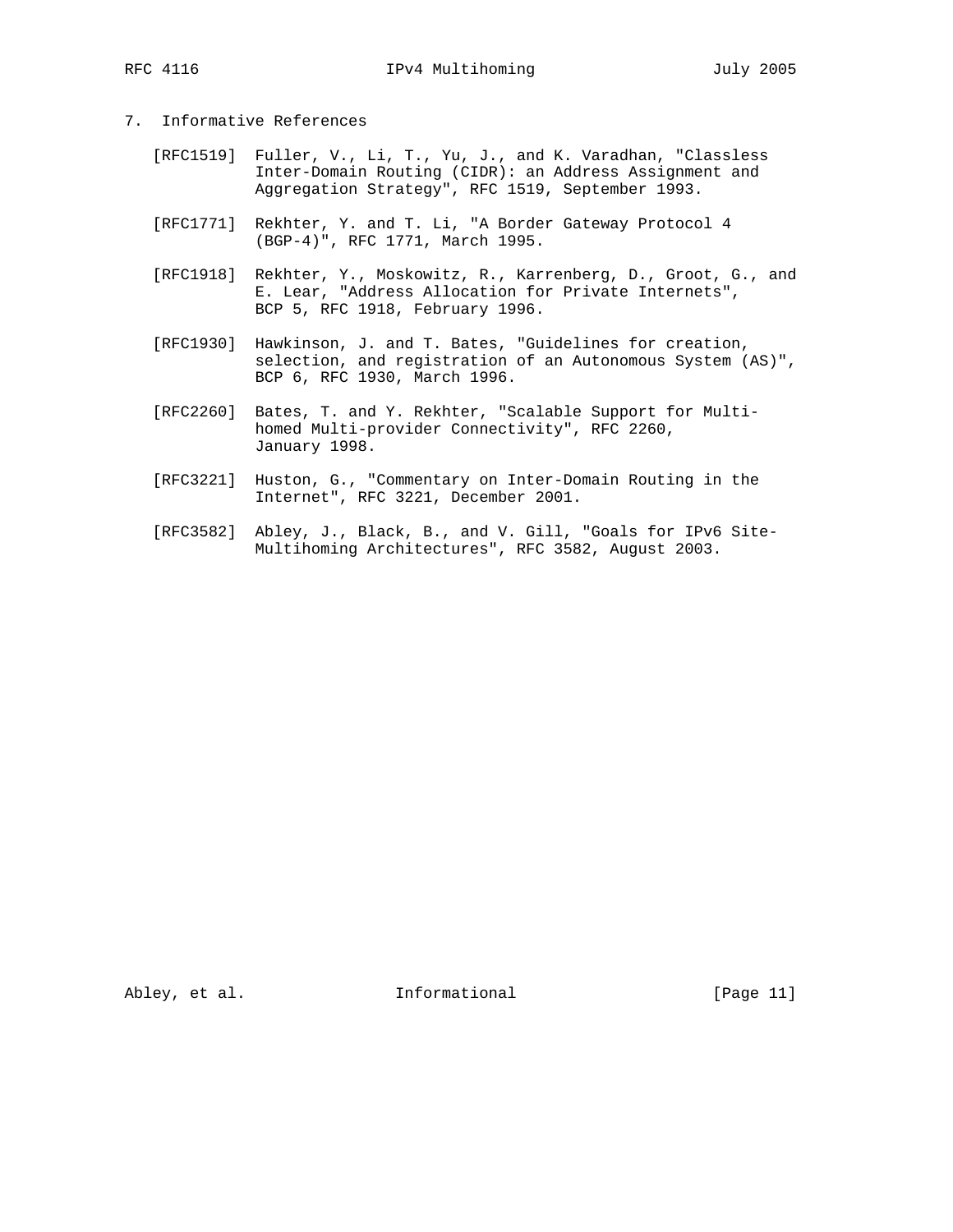Authors' Addresses Joe Abley Internet Systems Consortium, Inc. 950 Charter Street Redwood City, CA 94063 USA Phone: +1 650 423 1317 EMail: jabley@isc.org Kurt Erik Lindqvist Netnod Internet Exchange Bellmansgatan 30 Stockholm S-118 47 Sweden Phone: +46 8 615 85 70 EMail: kurtis@kurtis.pp.se Elwyn B. Davies Independent Researcher Soham, Cambridgeshire CB7 5AW UK Phone: +44 7889 488 335 EMail: elwynd@dial.pipex.com Benjamin Black Layer8 Networks EMail: ben@layer8.net Vijay Gill AOL 12100 Sunrise Valley Dr Reston, VA 20191 US Phone: +1 410 336 4796 EMail: vgill@vijaygill.com

Abley, et al. 1nformational [Page 12]